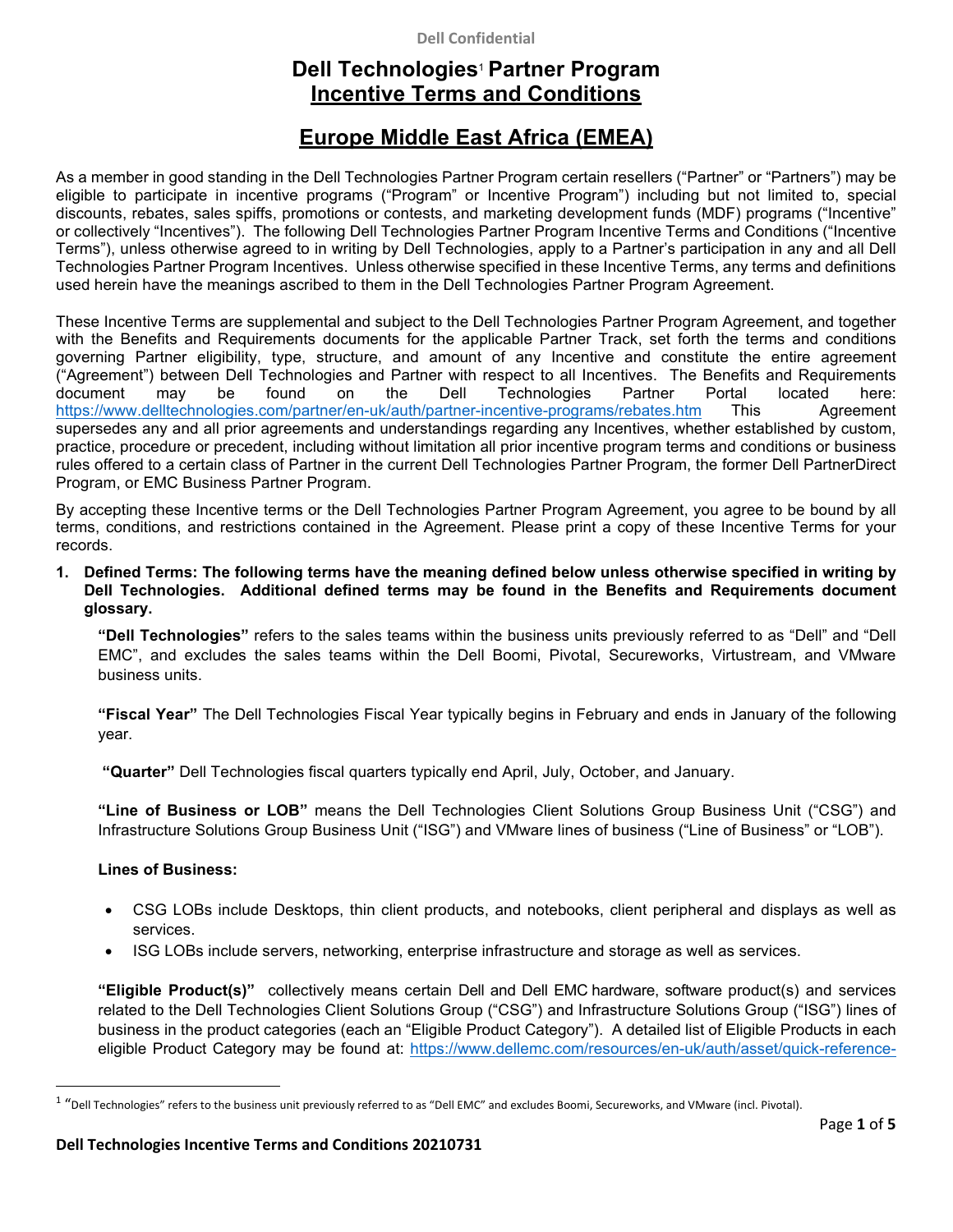#### **Dell Confidential**

guides/partner/requirements-benefits-productcategories.pdf (the "Eligible Products List"). Only products and/or categories of products found on the Eligible Products List that Distributor and Partner are authorized to resell shall be eligible for the Incentives described herein. Dell Technologies may modify the Eligible Products List or any Program or Incentives Program at any time and in its sole discretion and Dell Technologies reserves the right to exclude certain products from the program at any time in its sole discretion.

**"Total Purchases"** means the total amount of Eligible Products purchased by a Partner from Dell Technologies or an Authorized Distributor or for resale to an end-user customer. Total Purchases shall be determined using the shipped amount or the booked order amount for Eligible Products as applicable. Total Purchases exclude all taxes, freight/delivery and handling charges associated with, and all returns and cancellations of such purchases, as well as sales of refurbished products (collectively, "Exclusions"). Any such Exclusions, if not excluded from Total Purchases made in a particular Quarter, may be excluded from Total Purchases in a later Quarter.

**"Authorized Distributor"** means a distributor that is awarded a 'distributor' partner track in the Dell Technologies Partner Program, holds a valid Dell Technologies Distribution Agreement and is contractually authorized to sell Eligible Products in the country that Partner is contracted with Dell Technologies to conduct business.

**"Portfolio Competency"** means a Dell Technologies-awarded credential or certification, for training or other actions completed by a Partner, across a defined Product Category associated with the CSG or ISG Lines of Business.

- **2. Program Period:** Partner's participation in any Incentive Program will begin on the first day of the Quarter in which Partner accepts these Incentive Terms and continues until a.) the end date as set forth in the Benefits and Requirements document or b.) the last day of the Dell Technologies Fiscal Year as applicable (such period, the "Program Period") unless Partner participation is earlier terminated by Dell Technologies or Partner. DEALS REGISTERED, SHIPPED BY DELL, OR QUOTED AND ORDERED THROUGH THE OSC TOOL a) PRIOR TO PARTNER'S PARTICIPATION IN THIS PROGRAM; or b) PRIOR TO THE START DATE OR AFTER THE END DATE OF THE PROGRAM PERIOD, and PRIOR ORDERS THAT ARE CANCELLED OR REBOOKED DO NOT QUALIFY FOR INCENTIVES UNDER ANY INCENTIVE PROGRAM OFFERED BY DELL TECHNOLOGIES.
- **3. Product Purchases:** Partner must purchase Dell Technologies hardware and software products or services from a Dell Technologies Global Commercial Channels segment or an Authorized Distributor as identified by Dell Technologies. Such purchases shall be governed by the terms provided in the applicable Ordering Agreement. Dell Technologies reserves the right to exclude certain products from any Incentives at any time in its sole discretion.
- **4. Deal Registration:** All opportunities must be registered through the Dell Technologies Deal Registration Program; to the extent the opportunities meet relevant product thresholds. The Dell Technologies Deal Registration Program Terms and Conditions may be found at:

https://www.delltechnologies.com/partner/en-uk/asset/quick-reference-guides/partner/Deal-Registration-Terms.pdf

Following such registration, Dell Technologies will review each opportunity to determine whether it qualifies for any Incentives under the Program.

- **5. Eligibility of Sales:** Dell Technologies reserves the right to determine the eligibility of any opportunity for Incentives and to adjust or reduce Incentives for any Opportunity under this Program in its sole discretion. Only those opportunities that Dell Technologies determines are eligible shall qualify for Incentives and all decisions made by Dell Technologies are final. Purchase orders must be received by Dell Technologies, and the order must ship or be quoted and ordered as applicable not prior to the start of the Program Period and no later than the last day of the Program Period to qualify for Incentives.
	- **a.** Opportunities shipped by Dell or booked by EMC prior to a Partner's participation in the Program do not qualify, nor do prior orders that are cancelled or rebooked.
	- **b.** Purchases of refurbished products are excluded from the calculations of minimum revenue thresholds for Partner participation in this Program and are excluded from any rebate, incentive, and marketing development fund calculations available through this Program.
	- **c.** Only the Partner that submits the purchase order or books the revenue will receive the revenue/rebate credit. For example: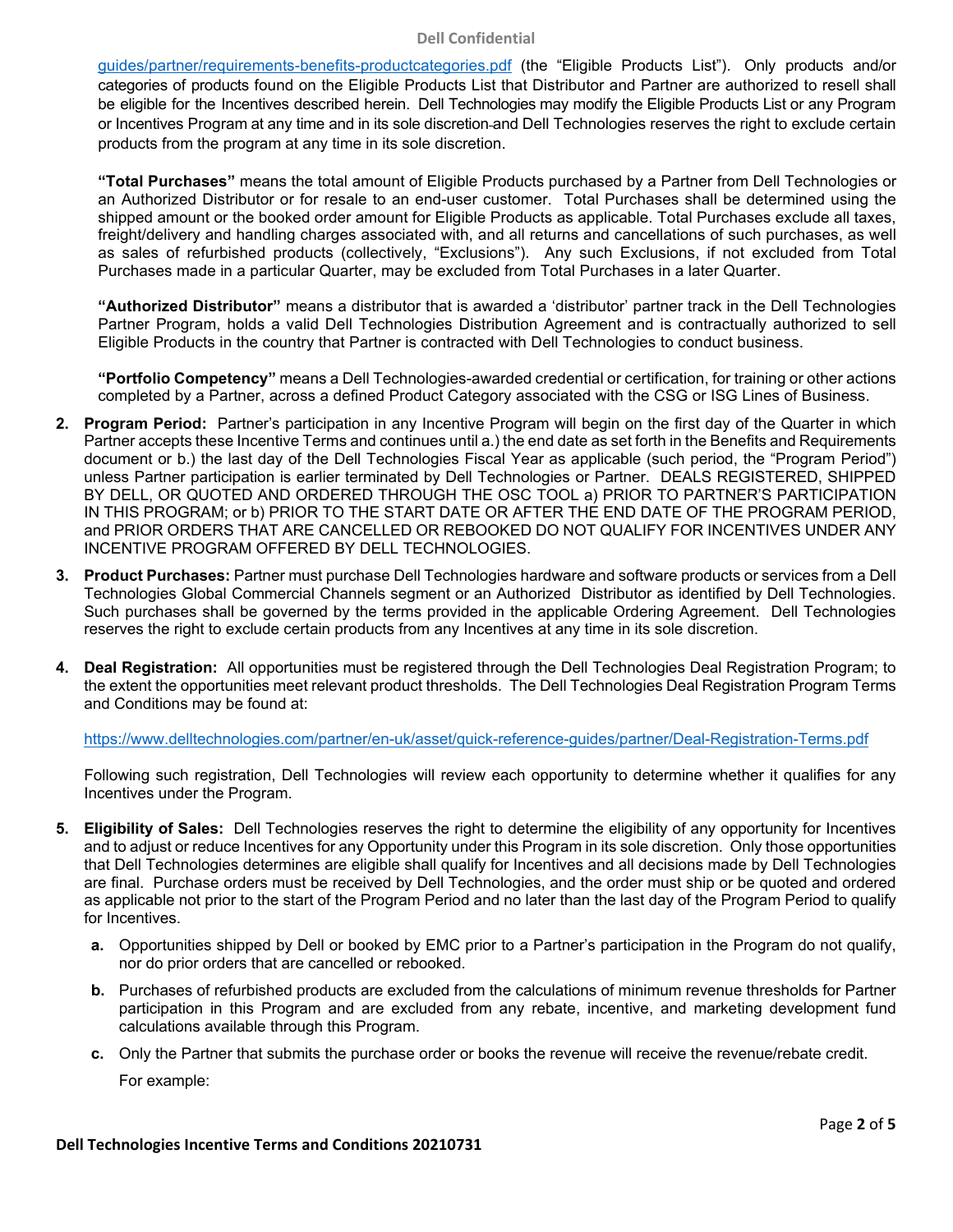- **i.** If two partners collaborate and each Partner submits a separate purchase order the collaborating Partners would receive Incentives or Tier credit based on the amounts submitted.
- **ii.** Alternatively, if two partners collaborate and only one submits the purchase order then only the Partner that submitted the purchase order will receive Incentives or Tier credit.
- **6. Incentive Calculations:** Unless otherwise specified, all Incentive calculations will be calculated in Partner's trading currency using Dell Technologies' applicable currency hedge rate.
- **7. Incentive Payments:** For qualifying sales of Dell Technologies products, purchased and shipped or quoted and ordered as applicable during a Quarter, Dell Technologies shall pay Incentives on sales and orders attributable to the country in which they are placed and in which the Partner has contracted with Dell Technologies to conduct business. Unless otherwise specified, all Incentive Payments will be made in Partner's trading currency using Dell Technologies' applicable currency hedge rate. All Incentive Payments are in Dell Technologies' sole discretion and only those products resold by Partner to end-users approved by Dell Technologies will be eligible for Incentives. Products resold to endusers in contradiction with the Dell Technologies Partner Program Agreement, the Dell Reseller Terms of Sale, Partner's existing EMC Channel Purchase Agreement, or any reseller terms applicable to products from a Dell Technologies Strategically Aligned Business will not be eligible for Incentives. In those cases where payment of Incentives depends on information that each Authorized Distributor must provide, Dell Technologies will have no responsibility to pay Incentives to Partners if the Authorized Distributor does not provide this complete information in time.
	- **a.** Dell Technologies will make commercially practicable efforts to pay Partner the applicable Incentive Payments in the applicable trading currency within sixty (60) days of the close of a Quarter.
	- **b.** DELL TECHNOLOGIES RESERVES THE RIGHT TO PAY A REDUCED INCENTIVE AMOUNT OR NOT PAY INCENTIVES IN CERTAIN CIRCUMSTANCES, INCLUDING, WITHOUT LIMITATION, WHERE (A) PARTNER IS MERELY ACTING AS AN AGENT, ORDER FULFILLER, OR FULFILLMENT VEHICLE FOR ANOTHER ENTITY OR (B) PARTNER HAS PURCHASED PRODUCTS FROM DELL TECHNOLOGIES AT PRICING OR DISCOUNTS THAT ARE BELOW DELL TECHNOLOGIES' STANDARD PRICING OR (C) PARTNER HAS PURCHASED PURSUANT TO SPECIAL CONTRACT PRICING BETWEEN PARTNER AND DELL TECHNOLOGIES OR (D) PARTNER HAS FAILED TO RAISE A CLAIM OR FILE A DISPUTE WITH DELL TECHNOLOGIES WITHIN THRTY (30) DAYS OF THE DATE THAT THE INCENTIVE WAS PAID OR PAYABLE PURSUANT TO SECTION 8, OR (E) AN INCENTIVE PAYMENT AMOUNT LESS THAN \$100.00 (USD).
	- **c. Overpayment:** If Dell Technologies makes an Incentive Payment to Partner (a) in excess of the Incentive amounts Partner should have earned or (b) for Incentives to which Partner is otherwise ineligible to receive (collectively "Overpayments"), Dell Technologies may require Partner to promptly return the Overpayment amount to Dell Technologies. If Partner fails to return an Overpayment in a timely manner, Dell Technologies reserves the right to assess additional fees including but not limited to late fees or related attorney's fees for recoupment of any Overpayment from Partner. Alternatively, Dell Technologies may withhold any Overpayment amounts from Partner's future Incentive Payments.
	- **d. Partner's Account:** Partner must upload the required banking information into the Dell Technologies Incentive Center and Partner's Account must be up to date and in good payment standing at all times throughout a Quarter as determined by Dell Technologies. If at any time during a Quarter either condition is not met, as determined by Dell Technologies, Partner will be placed on accounts receivable hold ("AR Hold") and any rebate or incentive payments including Quarterly MDF Payments (collectively "Incentives" or "Incentive Payments") earned by Partner will be withheld (and, as applicable, forfeited) as set forth below.
		- **i. Past Due Invoices:** If Partner is placed on AR Hold at any time during a Quarter then any Incentive Payment earned by Partner for that Quarter will be withheld. If Partner brings its account up to date and in good standing and continues to remain in good standing, then Dell Technologies will remove Partner from AR Hold and any withheld Incentive Payments will be released with the Partner's next regularly scheduled Incentive Payment. If Partner continues to have past due invoices following the AR Hold determination, Dell Technologies is not liable or obligated to make and Partner forfeits receipt of, any and all Incentive Payments due for the prior Quarter under any existing Dell Technologies Incentive Program and the Incentive Payments from the current Quarter will be withheld.
		- **ii. Banking Information:** If Partner has not uploaded the required banking information, Partner has seventy (70) days after the end of payment notification in the Incentive Center to update the required Payment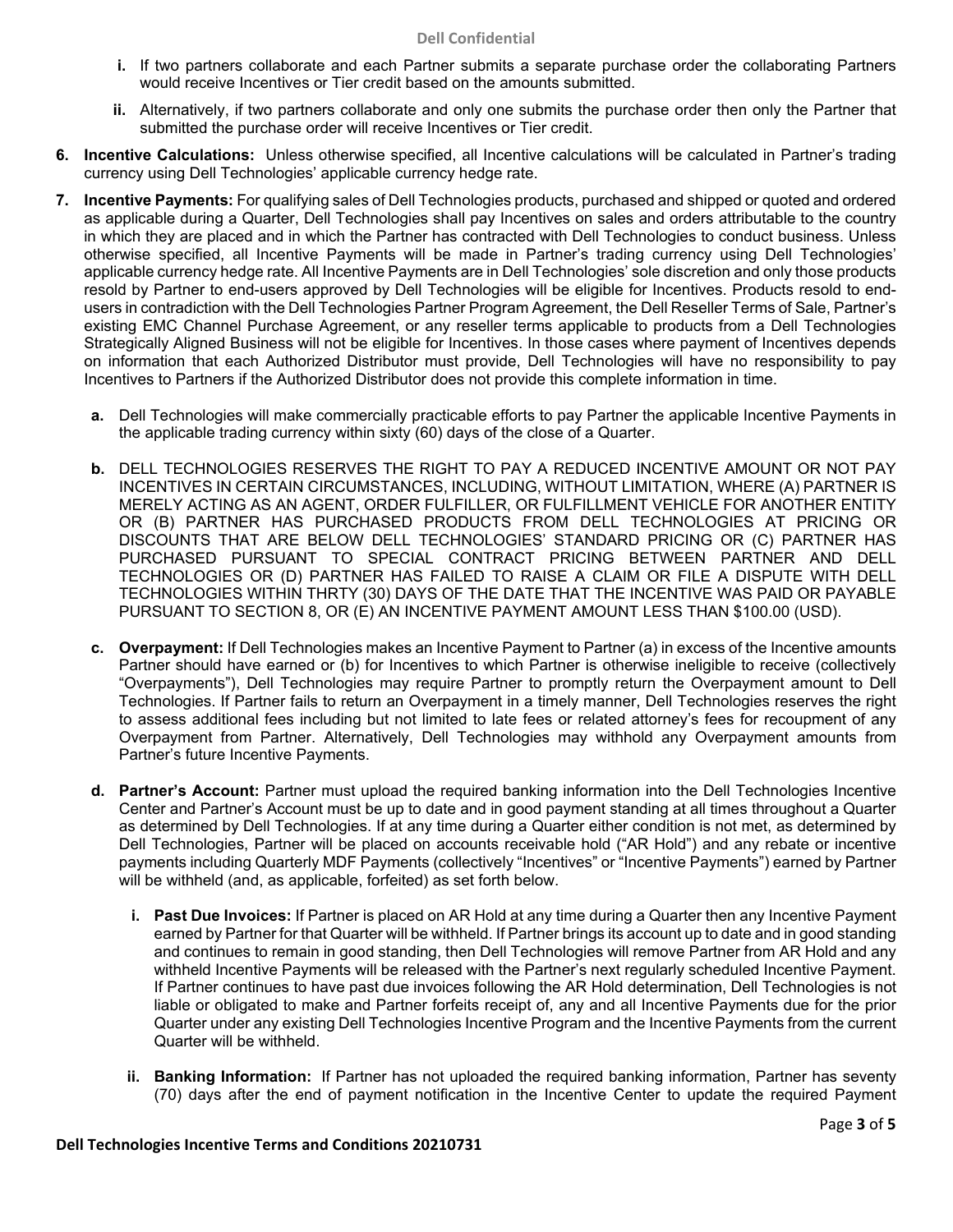#### **Dell Confidential**

Information in the Dell Technologies Incentive Center. If Partner uploads required Payment Information within seventy (70) days of payment notification in the Incentive Center, then Dell Technologies shall pay to Partner the withheld Incentive Payments. If, Partner has not provided required Payment Information within seventy (70) days after the Incentive Center payment notification, then Dell Technologies is not liable or obligated to make, and Partner forfeits receipt of, any and all Incentive Payments due under any existing Dell Technologies Incentive Program.

- **8. Incentive Disputes:** In the event of a dispute regarding calculation of Incentives, revenue, key performance indicators (KPIs) or whether data has been correctly recorded on Dell Technologies' order management systems and/or whether a delivery was made within the relevant Quarter, the Partner may request an email or phone dialogue or meeting with Partner's Dell Technologies Account Manager to discuss the issue and to provide evidence to support the Partner's dispute, within thirty (30) days following payment of any Dell Technologies rebate or Incentive. If Partner does not file a dispute with Dell Technologies within thirty (30) days of payment by Dell Technologies then Dell Technologies is not liable or obligated to make, and Partner forfeits receipt of, any and all disputed Incentive amounts under the applicable Dell Technologies Incentive Program. Any decisions made by Dell Technologies are final. This dispute period is not applicable to Dell Technologies and does not place any restrictions on Dell Technologies' right to enforce Overpayments as stated herein.
- **9. Records:** Dell Technologies records and systems shall be conclusive for purposes of determining compliance under the Agreement and performing any calculation regarding any and all Incentives. Eligibility of sales of products in connection with any Incentive Program shall be in Dell Technologies' sole discretion. All decisions made by Dell Technologies are final.
- **10. Taxes:** All applicable taxes (including, but not limited to, Value Added Tax and Withholding Taxes) on Incentives are the sole responsibility of Partner. In certain circumstances, Dell Technologies may elect to pay applicable taxes on the amount of Incentives. Partner may be required to provide relevant tax information to Dell Technologies for tax reporting purposes. Failure to provide requested tax information, where applicable, to Dell Technologies within thirty (30) days after Partner's enrollment in an Incentive Program may result in Partner's forfeiture of the Incentives.
- **11. Additional Obligations:** Dell Technologies may issue notices of Quarterly sales goals that Partners may be required to meet or exceed in order to remain active in an Incentive Program or receive Incentive Payments detailed in the Incentive Terms. Dell Technologies not obligated to issue such notices, nor is it a condition that must be met prior to terminating Partner participation in an Incentive Program. These notices also do not guarantee payment of Incentives.
- **12. Termination; Withdrawal; Disqualification:** Dell Technologies may terminate this Agreement or any Incentive Program, in whole or in part, and/or Partner's participation therein at any time. Partner may terminate this Agreement or withdraw from an Incentive Program at any time for any reason by providing five (5) days written notice to Dell Technologies.

If Partner (a) is disqualified or otherwise terminated by Dell Technologies or (b) withdraws prior to the end of a Quarter, then Dell Technologies is not liable to make any Incentive payments to the Partner for such Quarter. Dell Technologies may offset any and all amounts the Partner owes Dell Technologies against any and all Incentives due under any existing or future Incentive Program offered by Dell Technologies.

- **13. Modifications:** Dell Technologies reserves the right to modify or discontinue the Agreement, any Incentive Program, or any Partner's participation therein, in whole or in part, at any time without prior notice. If any modification to the Agreement is unacceptable to the Partner, then Partner's sole recourse is to terminate its participation in the Incentive Program. If any provision of this Agreement is void or unenforceable, the parties agree to delete it and agree that the remainder will continue to be in effect. Dell Technologies' failure to enforce the Partner's strict performance of any term in the Agreement will not constitute a waiver of Dell Technologies' right to subsequently enforce such term or any other term. Partner's continued participation in the Incentive Program will constitute Partner's binding acceptance of the modification.
- **14. Indemnification. To the fullest extent permitted by law, Partner shall indemnify, defend, and hold harmless Dell Technologies and its subsidiaries, affiliates, parents, successors, and assigns, from and against any claim, demand, cause of action, debt, or liability (including reasonable attorney or legal fees, expenses and court costs) based upon, arising from, or related to Partner's failure to comply with its obligations under this Agreement.**
- **15. Confidentiality. This Agreement and the terms hereof are Dell Technologies confidential information, and Partner shall maintain such information as confidential and shall not disclose such information to any third**